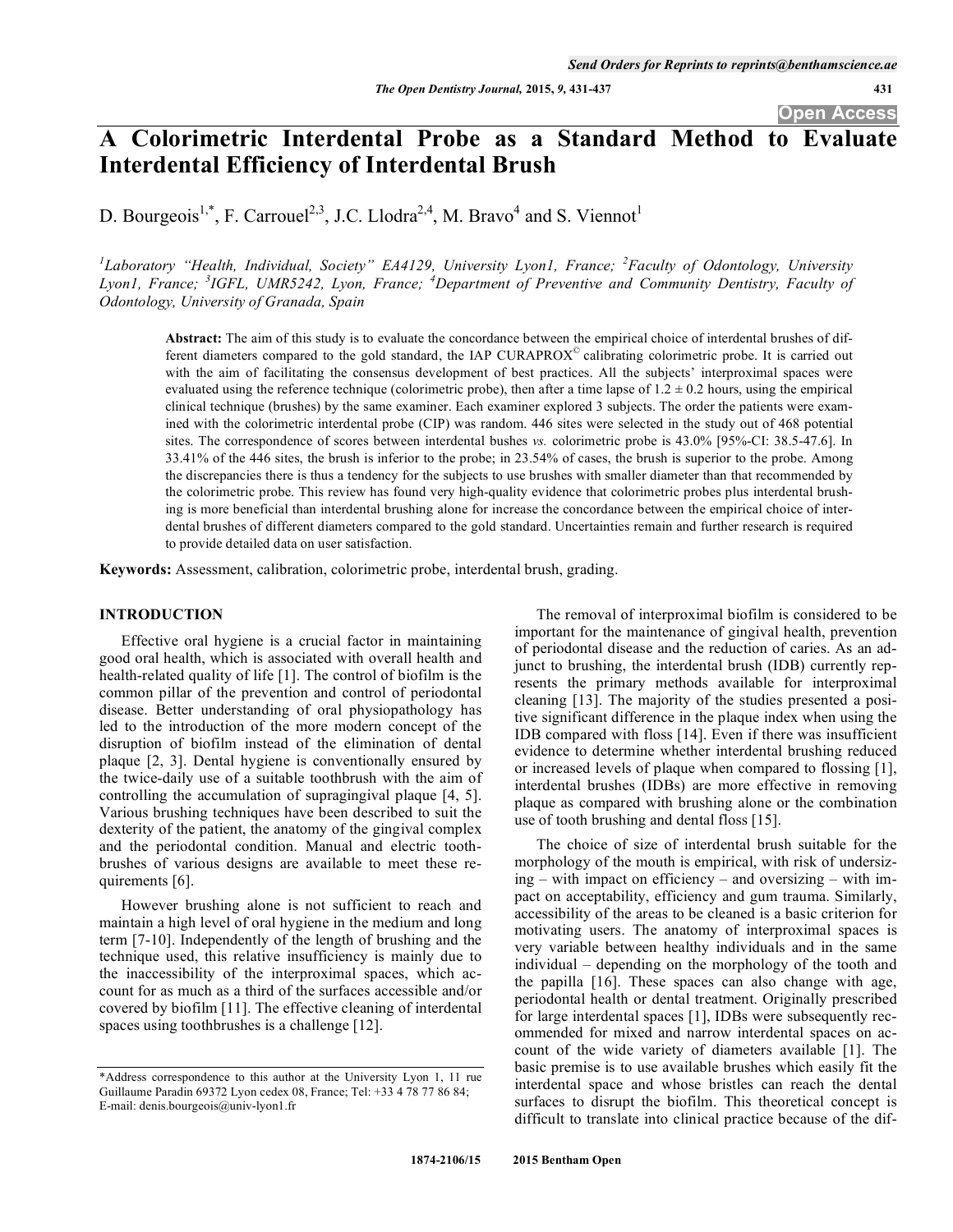ficulty of recommending a reference method for the choice of an IDB suitable for the interdental space.

With so many empirical choices and IDB sizes, the marketing of a colorimetric probe of progressive diameter – based on the WHO community periodontal index of treatment needs (CPITN) probe model, would seem a useful aid to deciding on the optimal sizing of interdental brushes. The concordance between the results of the empirical method, taught and used in clinical practice, and those of an initial screening of clinically healthy young adults with calibrated colorimetric probes, deserves to be analysed.

The aim of this study is to evaluate the concordance between the empirical choice of interdental brushes of different diameters compared to the gold standard, the IAP CURA-PROX© calibrating colorimetric probe. It is carried out with the aim of facilitating the consensus development of best practices.

## **MATERIALS AND METHODOLOGY**

This was a non-interventional comparative cross-section study with iterative measurements. It comprised three steps: i) training of practitioners in the use of IAP CURAPROX $^{\circ}$ colorimetric probes, ii) collecting of full-mouth interdental site diameters with the colorimetric probe, iii) matched and deferred collecting of interdental diameters provided by the gauge of CURAL® wire core of the interdental brushes.

#### **Study Population**

Recruitment and examination of the subjects were performed at the University School of Dental Medicine, Lyon, France. The study involved six clinical General Dental Practitioners (GDPs) including two private dental practitioners, a public health dentist and three dental school faculty members. The criteria for inclusion of the subjects were: age 25 to 35 years, healthy from periodontal point of view (pockets less than 2 mm), declaring at least two tooth brushings per day, with no clinically significant dental anomalies or prosthetic restoration, and accepting the study terms of reference. Periodontal biotype was not considered as an inclusion criteria. The following were excluded: subjects at risk of infection or major haemorrhage, and those with immunosuppression, diabetes, haemophilia, those taking anti-platelet or anticoagulant agents and/or those with a history of periodontal illness or treatment, and subjects undergoing a course of dental treatment. Six subjects were selected following screening and interview.

### **Internal Validity**

The examiners were trained beforehand in the use of the IAP CURAPROX $^{\circ}$  probe. A procedure manual was developed and distributed to the study examiners in advance of the training session. A PowerPoint© presentation was used for training. A gold standard examiner (DB), specialist in epidemiology, and with vast experience in screening, led calibration stages. All examiners obtained a minimum kappa value of 0.84 compared to the gold standard examiner.

## **Empirical and Comparative Technique**

There is no agreed scientific method concerning the choice of interdental brushes [17]. The so-called reference technique is the empirical subjective method in everyday use. This consists in testing the various IDBs in increasing order of diameter. The IDB which fits the interdental space with friction thought '*sufficient but not excessive'* by the operator is chosen as the best suited for the interdental space in question.

The IDBs used are from the CPS range of CURA- $PROX<sup>°</sup>$ . This pack comprises 5 cylindrical IDBs with the following characteristics:

- A colour code relating to the size of the brush
- An access diameter defined by the gauge of the  $CURAL<sup>®</sup>$ wire core used for stiffening the IDB
- An effective cleaning diameter defined by the length of the synthetic bristles covering the working part of the device.

The characteristics of the IDBs are resumed in the following Table **1**:

**Table 1. Characteristics of the IDBs.** 

| Colour code                         | Blue $(B)$ Red $(R)$ Pink $(P)$ |     |     | Yellow<br>M | Green<br>(G) |
|-------------------------------------|---------------------------------|-----|-----|-------------|--------------|
| Access diameter (mm)                | 0.6                             | 0.7 | 0.8 | 0.9         | 1.1          |
| Effective cleaning diameter<br>(mm) | 2.2                             | 2.5 | 3.2 | 4.0         | 5.0          |

## **Technical Reference**

Calibration of the interdental diameter is made by means of a dedicated probe. The IAP CURAPROX<sup>®</sup> calibrating probe is a graduated conical instrument with a rounded tip (Fig. **1**). The working part comprises coloured bands from the point to the base corresponding to IDBs by increasing diameter. The largest section of each coloured band corresponds to the cleaning efficiency diameter of the relevant brush. The non-working part has a click-fastening joint for the attachment of a handle for easier use and access to the interproximal spaces at the back of the mouth.



Fig. (1). IAP CURAPROX<sup>©</sup> probe.

Interdental diameters were coded as "1 – Blue –, 2 – Red, 3 – Pink, 4- Yellow and 5- Green." The procedure consists in introducing the IAP CURAPROX $^{\circ}$  probe into the vestibular interdental space, inserting it fully, then noting the colour emerging from the interdental space on the vestibular side. This corresponds to the colour code of the IDB most suitable for the space in question. The pressure used to place the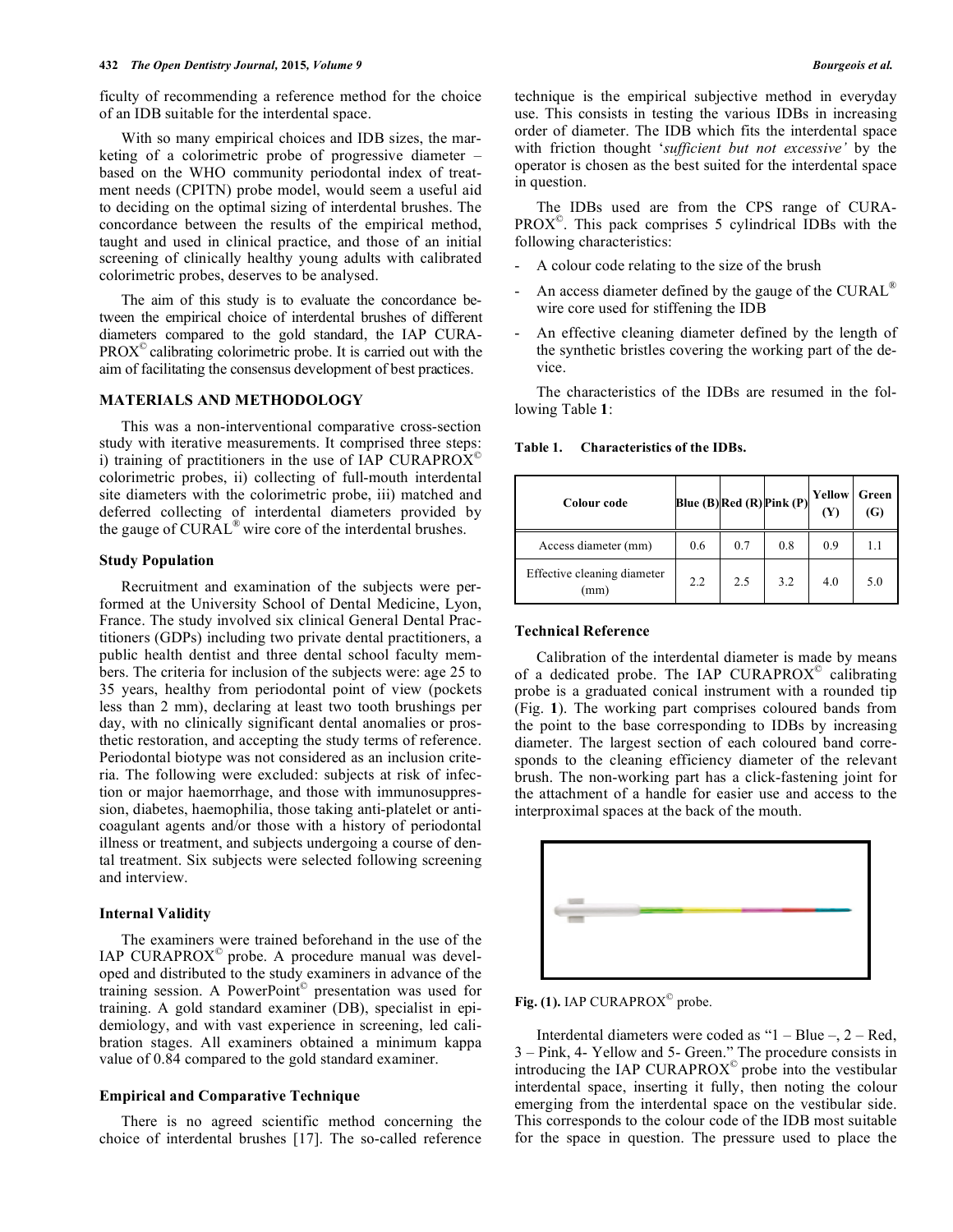probe tip at the base of the interdental sites was approximately 50  $N/cm^2$  (0.20 gram force). CURAPROX $\overrightarrow{Q}$  prime instruments used in this study are not exclusively focused on healthy patients but it can be argued that the target for this is the choice of range of IDB's products.

### **Clinical Examination**

All the subjects' interproximal spaces, except those between the  $2<sup>nd</sup>$  and  $3<sup>rd</sup>$  molars, were evaluated using the reference technique (colorimetric probe), then after a time lapse of at least one hour, using the empirical clinical technique (brushes) by the same examiner. Each examiner explored 3 subjects. The order the patients were examined with the colorimetric interdental probe (CIP) was random. The statistical unit was the interdental space. 446 sites were retained in the study out of 468 potential sites (26 sites/subject x 3 subjects x 6 examiners). This difference is linked to the absence of 5 first premolars in subjects (5 sites x 3 examiners = 15), diastema is present in 2 sites and 1 site excluded due to a incorrect clinical examination by 1 examiner (no space instead code 1). The large number of sites tested by each operator guarantees the variability of site sizes and a large number of repetitions. The use of the interdental brushes was carried out at a sufficiently long time interval to avoid the operator remembering the results of the previous test but sufficiently short to guarantee the compatibility of the operational conditions. The time between the initial CIP screening administration and the IDB baseline retest was  $1.2 \pm 0.2$  hours. Meticulous visual inspection with a good operation light was recommended. The results of the tests were entered by a third party on a separate record by test and by subject. They were not consultable by the operator during the procedure. The analysis of the data was done blind.

# **Analysis**

The interdental site was taken as the unit of analysis, with the main purpose of evaluating the concordance between dental colorimetric probe (the reference standard direct visual method) and IDB data. The analyses were performed globally, *i.e.*, all sites together, and stratifying by location of sites: Molar (16-17, 26-27, 36-37 and 46-47), Premolar (15- 16, 14-15, 13-14, 25-26, 24-25 and 23-24; 35-36, 34-35, 33- 34, 45-46, 44-45, 43-44), and Incisor (22-23, 21-22, 21-11, 11-12 and 12-13; 32-33, 31-32, 31-41, 41-42, 42-43). We considered the five categories of interdental score as an ordinal scale, e.g., 1 (0.6 mm), 2 (0.7 mm), 3 (0.8 mm), 4 (0.9 mm), 5 (1.1 mm).

Different approaches were followed to valuate the association between probe and IDB data: Spearman's rank correlation, comparison of their distribution with Wilcoxon paired rank test, and quadratic weighted kappa as a measure of concordance for ordinal scales [18]. Kappa values can be interpreted as follows: j value 0.00-0.20 poor agreement; j value 0.21-0.40 fair agreement; j value 0.41-0.60 moderate agreement; j value 0.61-0.80 good agreement, and j value 0.81- 1.00 excellent agreement.

Furthermore, we estimated the change (distance or difference) between probes and brushes in their ordinal scale for a given site as the number of jumps, *i.e.*, 0 when probe and brush are the same, +1 if the ordinal value of the probe is one level higher than brush, and so on. Then, we estimated percents and 95%-CIs of those changes between probes and brushes.

SPSS 15.0 (SPSS Inc., Chicago, IL) was used for the statistical analysis. P values smaller than 0.05 were considered statistically significant.

#### **RESULTS**

#### **Overall ID Detection Rate and Type Distribution**

The overall detection rate and type distribution of probes and brushes in ordinal colorimetric scale is shown in Table **2**. Using the probe, a score  $\leq$  2 is obtained in 43.3% (193/446) of the sample *vs.* 48.9% for brush. Among the 446 sites,  $37.5\%$  (167/446) were coded with  $\geq 4$  CIP score *vs*. 37.9 for brush.

Table **3** shows the distribution of the IDB scores at screening versus probe values. In relation to the agreement between probe and brushes, we observe a wide variation depending on the score. We observe that the % of sites correctly classified in relation to the gold standard of the probe is very different depending on the score and varies between 15.1% (for score 4) and 75.5% (for score 5). It is also interesting to note how the disagreements are distributed depending on the score. Independently of the score, the tendency to underestimate (choose a brush smaller than indicated by the probe) is more frequent than the reverse situation (larger brush than indicated by the probe).

In Table **4** we observe that a global correlation exists r=0.71 between the probe and the brushes. The quadratic weighted kappa values are over 0.65, both at the global analysis level and for the analysis by dental location (molars, premolars and incisors), which indicates a concordance which should be considered substantial according to the Landis & Koch scale.

The correspondence of scores between interdental brushes *vs.* colorimetric probe is 43.0% [95%-CI: 38.5-47.6]. In 33.41% of the 446 sites, the brush is inferior to the probe; in 23.54% of cases, the brush is superior to the probe. Among the discrepancies there is thus a tendancy for the subjects to use brushes with smaller diameter than that recommended by the colorimetric probe (Table **5**).

#### **DISCUSSION**

Industry has responded well to the oral health needs of the public through the development of new products and technologies [20]. New preventive products have been developed and recommended by professional to protect sites at risk [21]. Dental floss has been used for many years in conjunction with brushing for removing dental plaque in between teeth. Also, interdental brushes have been developed which many people find easier to use than floss, providing there is sufficient space between the teeth [1].

The relevant outcome scale for CIP used for the choice and indication of IDBs is a novel observer rating instrument recently developed for daily clinical practice to allow dentists and other oral health teams to determine the accuracy of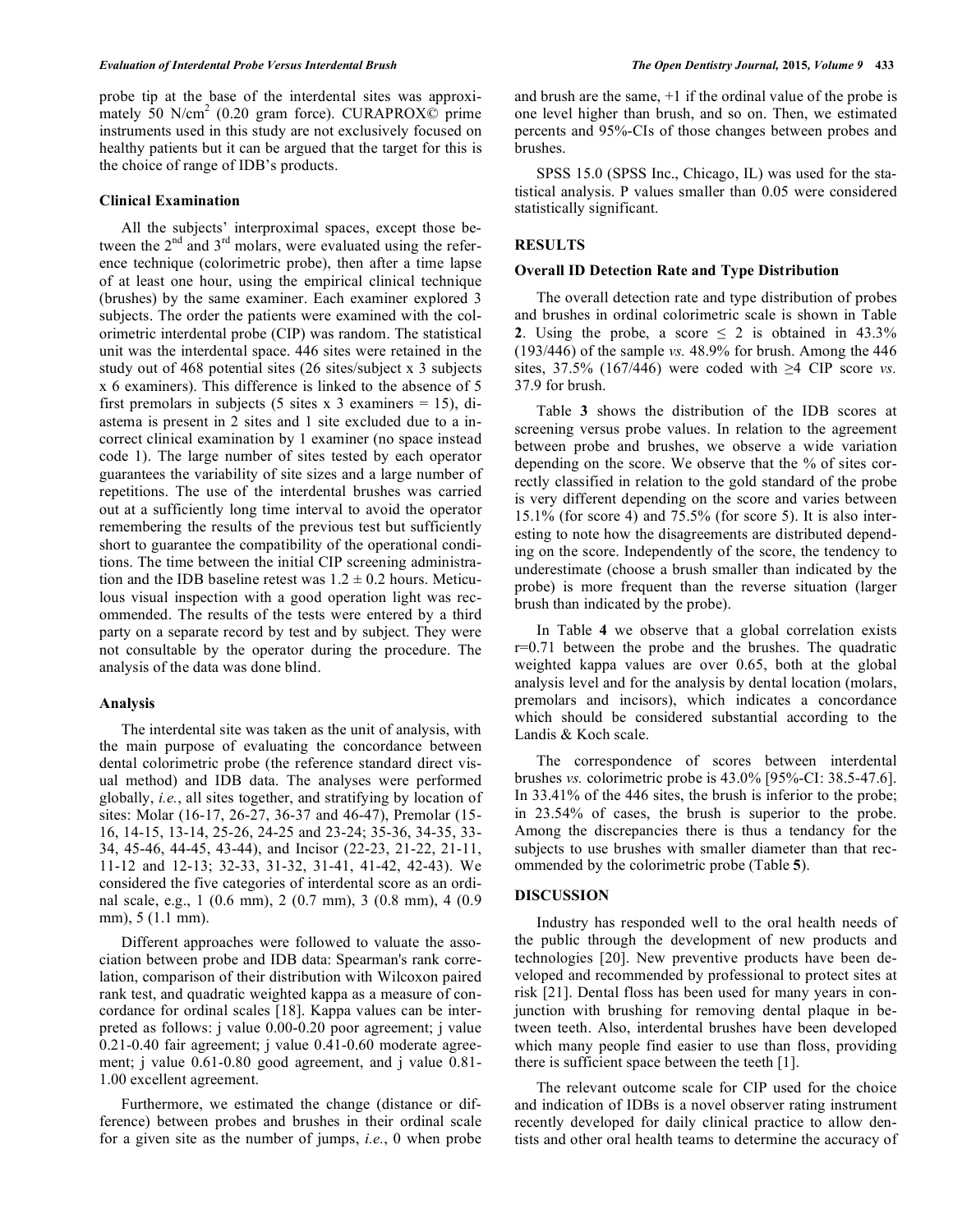#### **Table 2. Description of Probes and Brushes in ordinal colorimetric scales. (n=446 exploration sites).**

|                     | All<br>$(n=446*)$ |        | Molar<br>$(n=72)$ |        | Premolar<br>$(n=199)$ |        | <b>Incisor</b><br>$(n=175)$ |        |
|---------------------|-------------------|--------|-------------------|--------|-----------------------|--------|-----------------------------|--------|
| Variable            | $\mathbf n$       | (%)    | $\mathbf n$       | (%)    | $\mathbf n$           | (%)    | $\mathbf n$                 | $(\%)$ |
| Probe               |                   |        |                   |        |                       |        |                             |        |
| $1(0.6 \text{ mm})$ | 49                | (11.0) | 1                 | (1.4)  | 10                    | (5.0)  | 38                          | (21.7) |
| $2(0.7 \text{ mm})$ | 144               | (32.3) | 13                | (18.1) | 55                    | (27.6) | 76                          | (43.4) |
| $3(0.8 \text{ mm})$ | 86                | (19.3) | 27                | (37.5) | 47                    | (23.6) | 12                          | (6.9)  |
| $4(0.9 \text{ mm})$ | 73                | (16.4) | 15                | (20.8) | 34                    | (17.1) | 24                          | (13.7) |
| $5(1.1 \text{ mm})$ | 94                | (21.1) | 16                | (22.2) | 53                    | (26.6) | 25                          | (14.3) |
| <b>Brush</b>        |                   |        |                   |        |                       |        |                             |        |
| $1(0.6 \text{ mm})$ | 91                | (20.4) | 8                 | (11.1) | 30                    | (15.1) | 53                          | (30.3) |
| $2(0.7 \text{ mm})$ | 127               | (28.5) | 18                | (25.0) | 53                    | (26.6) | 56                          | (32.0) |
| $3(0.8 \text{ mm})$ | 59                | (13.2) | 9                 | (12.5) | 35                    | (17.6) | 15                          | (8.6)  |
| $4(0.9 \text{ mm})$ | 46                | (10.3) | 13                | (18.1) | 13                    | (6.5)  | 20                          | (11.4) |
| $5(1.1 \text{ mm})$ | 123               | (27.6) | 24                | (33.3) | 68                    | (34.2) | 31                          | (17.7) |

(\*) Only patients with no missing values for both assessments were used for the test-retest reliability analysis (9 sites).

### **Table 3. Associations between Probes and corresponding Brushes in ordinal colorimetric scale. (n=446 exploration sites).**

| <b>Probes</b>       | $(0.7 \text{ mm})$<br>$(0.6 \text{ mm})$ |     | 3<br>$(0.8 \text{ mm})$ | 4<br>$(0.9 \text{ mm})$ | n.<br>$(1.1 \text{ mm})$ | <b>Total</b> |  |
|---------------------|------------------------------------------|-----|-------------------------|-------------------------|--------------------------|--------------|--|
| All $(n=446)$       |                                          |     |                         |                         |                          |              |  |
| $1(0.6 \text{ mm})$ | 31                                       | 11  | 4                       |                         |                          | 49           |  |
| $2(0.7 \text{ mm})$ | 53                                       | 61  | 16                      | Q                       |                          | 144          |  |
| $3(0.8 \text{ mm})$ |                                          | 35  | 18                      | 10                      | 18                       | 86           |  |
| $4(0.9 \text{ mm})$ |                                          | 16  | 16                      | 11                      | 29                       | 73           |  |
| $5(1.1 \text{ mm})$ |                                          | 4   |                         | 13                      | 71                       | 94           |  |
| Total               | 91                                       | 127 | 59                      | 46                      | 123                      | 446          |  |

Number of exploration sites in each cell.

#### **Table 4. Associations (analytic) between Probes and corresponding Brushes. (n=446 exploration sites).**

| <b>Probe versus Brush</b> | Correlation <sup>a</sup>     | Comparison <sup>b</sup> | Concordance <sup>c</sup>                 |
|---------------------------|------------------------------|-------------------------|------------------------------------------|
| All $(n=446)$             | $r_s = 0.71$ , $p \le 0.001$ | $p=0.158$               | Q-W-Kappa=0.70 (95%-CI=0.65-0.75)        |
| Molar $(n=72)$            | $r_s = 0.70$ , $p \le 0.001$ | $p=0.569$               | Q-W-Kappa= $0.67$ (95%-CI= $0.52$ -0.78) |
| Premolar $(n=199)$        | $r_s = 0.69$ , $p \le 0.001$ | $p=0.089$               | Q-W-Kappa=0.67 (95%-CI=0.59-0.74)        |
| Incisor $(n=175)$         | $r_s = 0.66$ , $p \le 0.001$ | $p=0.954$               | Q-W-Kappa=0.70 (95%-CI=0.61-0.76)        |

a: Spearman's rank correlation (r.)

b: Wilcoxon paired rank test.

c: Quadratic weighted kappa, which can be evaluated against the Landis & Koch scale *i.e.* poor (<0.00), slight (0.00-0.20), fair (0.21-0.40), moderate (0.41-0.60), good (0.61-0.80), and excellent (0.81-1.00) [19].

relevant efficiency diameter of IDBs of patients and to document prevention progression and care effects over time. As such, there is a need for new techniques/devices to be developed that will make interdental cleaning easier and improve patient motivation [22]. The following requirements were determined for an ideal practical scale: easy and quick administration; high reliability and validity; behaviour, communication, quality of life, relevance for all ID severity stages; suitability for long-term monitoring oral health conditions [23, 24].

The main research question addressed by this assessment is "What is the clinical effectiveness of interdental brush based on healthy periodontal people" in a context where the evidence base for clinical effectiveness of IDB is very mixed.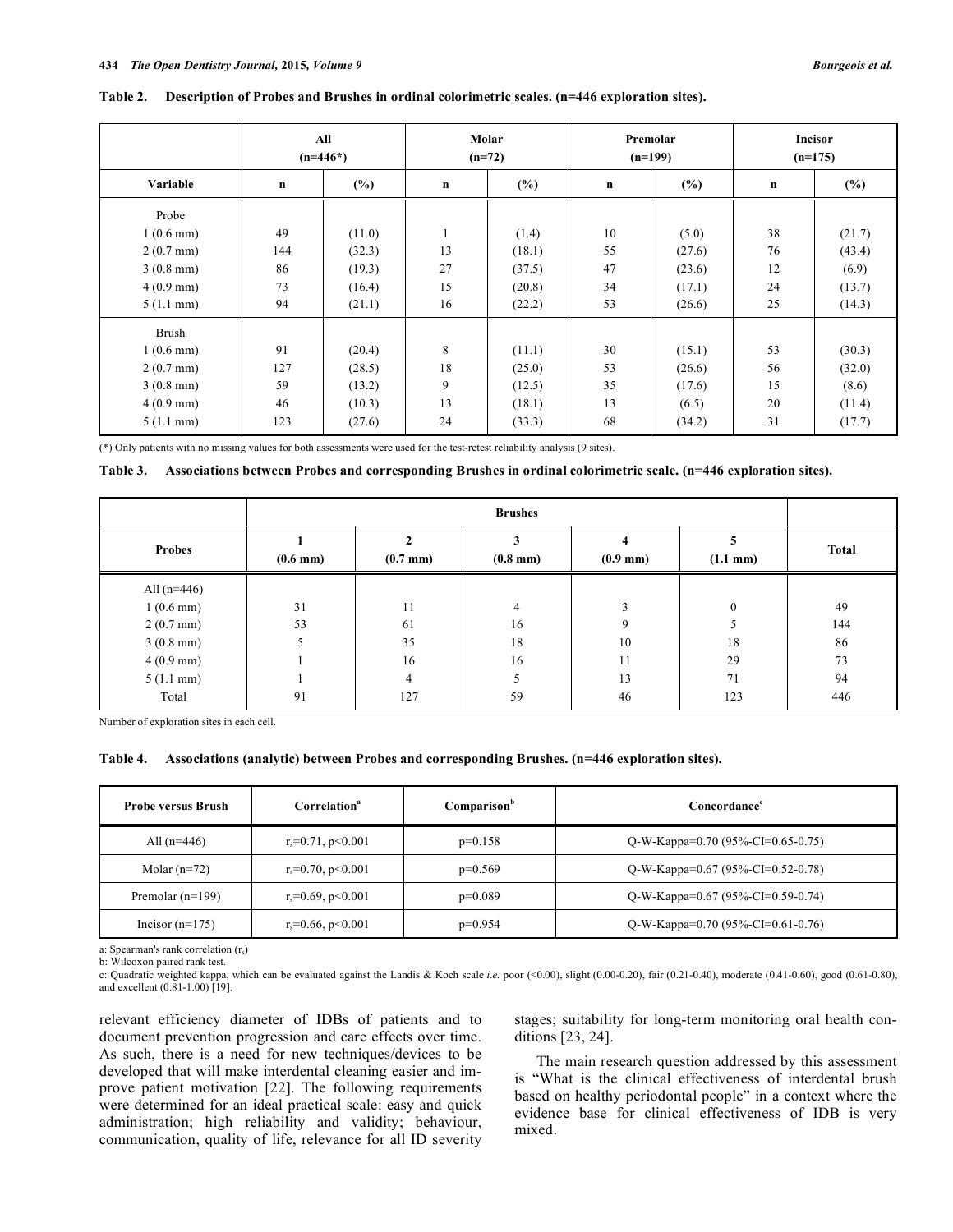|                      | All<br>$(n=446)$ |        |             | Molar<br>$(n=72)$ |        | Premolar<br>$(n=199)$ |                |        | <b>Incisor</b><br>$(n=175)$ |                |        |               |
|----------------------|------------------|--------|-------------|-------------------|--------|-----------------------|----------------|--------|-----------------------------|----------------|--------|---------------|
| Number of jumps      | $\mathbf n$      | (%)    | $95%$ -CI   | n                 | (%)    | 95%-CI                | n              | (%)    | 95%-CI                      | $\mathbf n$    | (%)    | $95%$ -CI     |
| Number of jumps      |                  |        |             |                   |        |                       |                |        |                             |                |        |               |
| $-3$                 | 8                | (1.8)  | $0.8 - 3.5$ |                   | (1.4)  | $0.0 - 7.5$           | 3              | (1.5)  | $0.3 - 4.3$                 | $\overline{4}$ | (2.3)  | $0.6 - 5.7$   |
| $-2$                 | 31               | (7.0)  | $4.8 - 9.7$ | 5                 | (6.9)  | $2.3 - 15.5$          | 14             | (7.0)  | $3.9 - 11.5$                | 12             | (6.9)  | $3.6 - 11.7$  |
| $-1$                 | 66               | (14.8) | 11.5-18.1   | 11                | (15.3) | 7.9-25.7              | 28             | (14.1) | $9.2 - 18.9$                | 27             | (15.4) | $10.1 - 20.8$ |
| $\mathbf{0}$         | 192              | (43.0) | 38.5-47.6   | 30                | (41.7) | 30.2-53.9             | 81             | (40.7) | 33.9-47.5                   | 81             | (46.3) | 38.9-53.7     |
| $+1$                 | 117              | (26.2) | 22.2-30.3   | 21                | (29.2) | 19.0-41.1             | 56             | (28.1) | 21.9-34.4                   | 40             | (22.9) | 16.6-29.1     |
| $+2$                 | 26               | (5.8)  | $3.8 - 8.4$ | 4                 | (5.6)  | $1.5 - 13.6$          | 13             | (6.5)  | $3.5 - 10.9$                | 9              | (5.1)  | $2.4 - 9.5$   |
| $+3$                 | 5                | (1.1)  | $0.4 - 2.6$ | $\mathbf{0}$      | (0.0)  | $0.0 - 5.0$           | 4              | (2.0)  | $0.6 - 5.1$                 | $\perp$        | (0.6)  | $0.0 - 3.1$   |
| $+4$                 | 1                | (0.2)  | $0.0 - 1.2$ | $\mathbf{0}$      | (0.0)  | $0.0 - 5.0$           | $\overline{0}$ | (0.0)  | $0-1.8$                     | $\mathbf{1}$   | (0.6)  | $0.0 - 3.1$   |
| Valid correspondence |                  |        |             |                   |        |                       |                |        |                             |                |        |               |
| N <sub>0</sub>       | 254              | (57.0) | 52.4-61.5   | 42                | (58.3) | $46.1 - 69.8$         | 118            | (59.3) | 52.5-66.1                   | 94             | (53.5) | $46.3 - 61.1$ |
| Yes                  | 192              | (43.0) | 38.5-47.6   | 30                | (41.7) | 30.2-53.9             | 81             | (40.7) | 33.9-47.5                   | 81             | (46.5) | 38.9-53.7     |

**Table 5. Change between Probes and Brushes (number of jumps). (n=446 exploration sites).** 

#### **The Limitations of this Study**

Authors have deliberately chosen to use and report simpler, descriptive statistical measures for this study because they are widely used and easily computed. Weighted kappa is most appropriately used in the assessment of reliability for ordered classifications but this measure should be interpreted with caution not only in light of the weighting issue but because it behaves more like a measure of association than an index of agreement [18]. Different formulation exist, but with slightly different descriptors [19, 25]. The choice of benchmarks, however, is inevitably arbitrary, and the effects of prevalence and bias on kappa must be considered when judging its magnitude [26]. When weighted kappa is used, the choice of weighting scheme will affect its magnitude. The larger the number of scale categories, the greater the potential for disagreement, with the result that unweighted kappa will be lower with many categories than with few [26]. If quadratic weighting is used, however, kappa increases with the number of categories, and this is most marked in the range from 2 to 5 categories [27].

In our study, kappa values exceeded 0.65, both for all the sites and for different dental locations. The prevalence of ID scores (IDS) observed at sessions did not vary very dramatically. The content validity analyses demonstrated a good correlation between the CIP and each of the validated scales used as standard measures for the assessment of IDS.

The examination presents many limitations in its use: it requires subjective evaluations to be made by the practitioner; access diameter can go undetected because teeth are typically examined by the naked eye. The readings may also be influenced by several factors such as calculus, plaque and prophylactic pastes, and no consistent cleaning procedures [7, 28]. Therefore, detection by eyesight is better at an advanced stage than early and presents many limitations related to the experience of the examiner. This is particularly true since our model is applicable to clinically healthy subjects. Consequently, diagnosis of the ID space by visual inspection is partial and auxiliary methods are needed as adjunct to conventional examination for identifying and quantifying such ID space [29]. The CIP adds a qualitative plus value insofar as there is no agreed scientifically established method for the choice of IDBs. The observation capacity of the CIP should guide the clinician toward a more preventive and minimal care strategy with monitoring space progression over time and not tempt him/her to overrecommend an IDB.

In contrast, with CIP system, the space and its real topography can be seen in a magnified enlarged view. Due to that "external visibility" of the space, the interpretation of the effective cleaning diameter is easier especially in the posterior sectors of the mouth. However, our study has not highlighted qualitative differences between differently localised sectors. When comparing the measurements for both methods, our results demonstrated a substantial agreement among the two techniques. These results indicated similarity in diagnosis among the observers. In the current study, CIP was set as "gold standard" due to validated relationship between its codes and the physiological diameter of the IDBs. No studies have shown good reproducibility and accuracy of technical instruments for cleaning efficiency diameter detection in permanent teeth especially in the case where subjects are without periodontal lesions [28]. This would make it appropriate to use component criteria, *i.e.* CIP approach, for grading to judgment scores which can be made more effective, more acceptable and less traumatic than the empirical and subjective method used in current practice with interdental brushes.

# **Clinical Considerations**

Thus the key question is the criterion of choice of the IDB, and secondly, the quality of the user's technique. The baseline screening made with visual examination with probe is well correlated with the diagnosis made by IDB. The evaluation is the same irrespective of the location of the sites (Molar, Premolar and Incisor) with no statistical difference.

The level of reliability, as measured by the quadratic weighted kappa, is not dependent on the classification of diameter's scale used as the outcome measure. This is particularly interesting in the context where the majority of examiners are practising dentists, are not employed full time as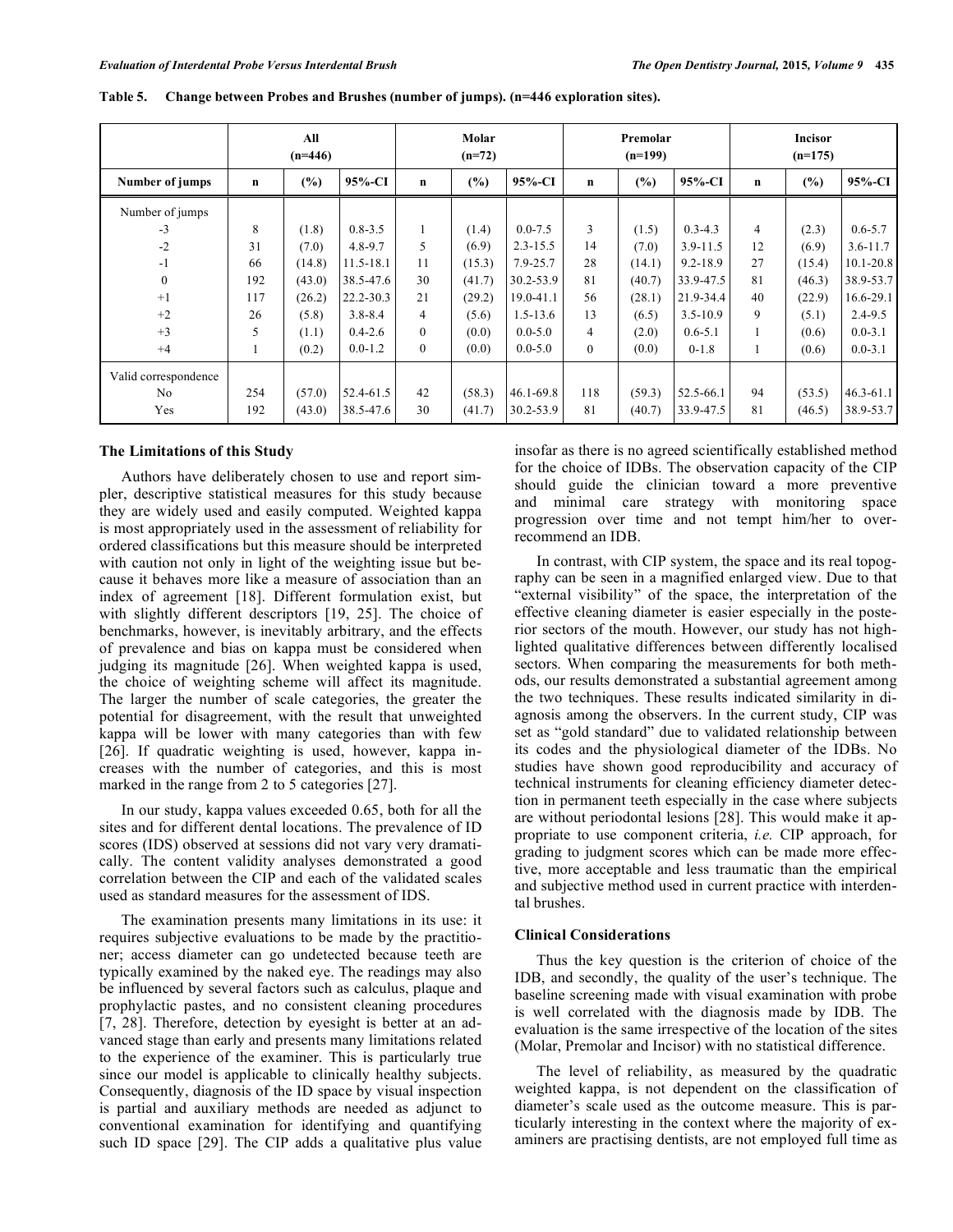study examiners and have divergent educational qualifications and clinical experience.

The effectiveness of IDBs on the reduction of gingival inflammation is considerable, but the relevance of their use by healthy patients is debated [1]. Two criteria need to be taken into consideration. The possibility of inserting an IDB in spaces considered clinically healthy. Our study indicates that the probe of 0.6 mm diameter with a 0.20 gram force (50  $N/cm<sup>2</sup>$ ) is able to penetrate all sites without difficulty, so it could be considered as a preventive factor in the disruption of the interdental pellicle. The main problem with all interdental cleaning is, however, patient ability and motivation. Interdental cleaning does not readily become an established part of daily oral hygiene. As such, CIPs can be considered as a newly developed technique/device that will make interdental cleaning easier and improve patient motivation. An indirect advantage of introducing a calibrated brush which does not require multiple passes is to avoid damage to the interdental papilla and prevent any abrasive trauma to the dental surfaces. From a clinical point of view, the prophylactic goal to achieve high degrees of cleaning while producing minimal damage, due to the side effects and misuse of interdental brushes, is important. It is necessary to emphasize individual instruction and selection of means for oral hygiene with a view to attaining a high level of cleanliness and thereby doing little harm to both soft (recessions, loss of papillae) and hard tissues (abrasion).

The efficient cleaning diameter (mm) needs to be taken into consideration. The dental pellicle plays a fundamental role in bacterial colonisation and the formation of biofilm  $(10^8 \text{ and } 10^9 \text{ bacteria/mg } [11])$ , whatever the state of the individual as regards caries and/or periodontal disease. So, it would be logical to combine the modern molecular biology technologies with microbiology to be able to quantify the concept of efficient cleaning and/or disruption of dental biofilm. Associating the IDBs from the CPS range of CURAPROX© which have an access diameter defined by the thickness of the wire core serving as reinforcement, and this access diameter is correlated to a cleaning efficiency diameter (from 2.2 mm to 5.0 mm), with the initial use of a dedicated IAP type calibrating probe minimises the risk of bias in the interpretation of the efficiency diameter.

#### **Implication for Practice**

This review has found very high-quality evidence that colorimetric probes plus interdental brushing is more beneficial than interdental brushing alone to increase the concordance between the empirical choice of interdental brushes of different diameters compared to the gold standard. Clinically, the discordances noted in the study indicate that in 23.54% of cases, the brushes chosen have a diameter larger than that indicated by the probe, whereas in 33.41% the opposite is the case (brush with diameter smaller than the probe value). Using the pressure standardisation possibilities of the CIP, it is clear that the empirical method of choosing brushes leads in almost a quarter of cases to excessive pressure through choosing a diameter wider than that recommended by the probe. Some extreme were noted (though infrequent) situations: in 17 cases a brush from codes 4-5 was used, when the CIP recommended brushes 1 or 2.

Interdental (ID) screening in young adults without disease may detect different states, potentially leading to a reduction in disease symptoms and in the medium term to increased quality-adjusted life expectancy. The prophylactic goal to achieve high degrees of intercleaning while producing minimal damage is important and should have priority when evaluating and selecting IDB.

Screening ID space with CIP for IDB should be clinically beneficial and comes at a cost-effectiveness ratio superior to other accepted interventions in oral health care. No study has assessed the cost-effectiveness of ID screening interventions in asymptomatic patients. The colorimetric interdental probes screening was effective and probably cost-effective in comparison to the usual practice for increasing interdental brushing in daily oral health activity. It may have the potential to be increasingly used for prevention and control by healthy periodontal people. The screening of periodontal healthy subjects is important as is shown by the fact that the CIP was able to specify an interdental brush.

#### **CONCLUSION**

Daily interdental cleaning is important for the maintenance of gingival health, prevention of periodontal disease and the reduction of caries**.** The CIP is an efficiency instrument of choice in order to a suitable IDB.

#### **CONFLICT OF INTEREST**

The authors confirm that this article content has no conflict of interest.

# **ACKNOWLEDGEMENTS**

Declared none.

## **AUTHORS' CONTRIBUTIONS**

DB, FC was the coordination investigator of the clinical trial and provided critical remarks on the manuscript. DB, JC developed the first draft of this article based on extensive discussions with all other authors. FC, SV contributed to planning and MBP execution of the statistical analyses. All authors read and approved the final manuscript.

## **REFERENCES**

- [1] Poklepovic T, Worthington HV, Johnson TM, *et al*. Interdental brushing for the prevention and control of periodontal diseases and dental caries in adults. Cochrane Database Syst Rev 2013; 12: CD009857.
- [2] Palmer RJ Jr. Composition and development of oral bacterial communities. Periodontol 2000 2014; 64: 20-39.
- [3] Zijnge V, van Leeuwen MBM, Degener JE, *et al*. Oral biofilm architecture on natural teeth. PloS One 2010; 5: 9321.
- [4] Bourgeois DM, Phantumvanit P, Llodra JC, Horn V, Carlile M, Eiselé JL. Rationale for the prevention of oral diseases in primary health care: an international collaborative study in oral health education. Int Dent J 2014; 64:1-11.
- [5] Rosema NA, Timmerman MF, Versteeg PA, *et al*. Comparison of the use of different modes of mechanical oral hygiene in prevention of plaque and gingivitis. J Periodontol 2008; 79: 1386-94.
- [6] Deacon SA, Glenny AM, Deery C, van Palenstein HWH, Van der Velden U, Van der Weijden GA. Different powered toothbrushes for plaque control and gingival health. Cochrane Database Syst Rev 2010; 12: CD004971.